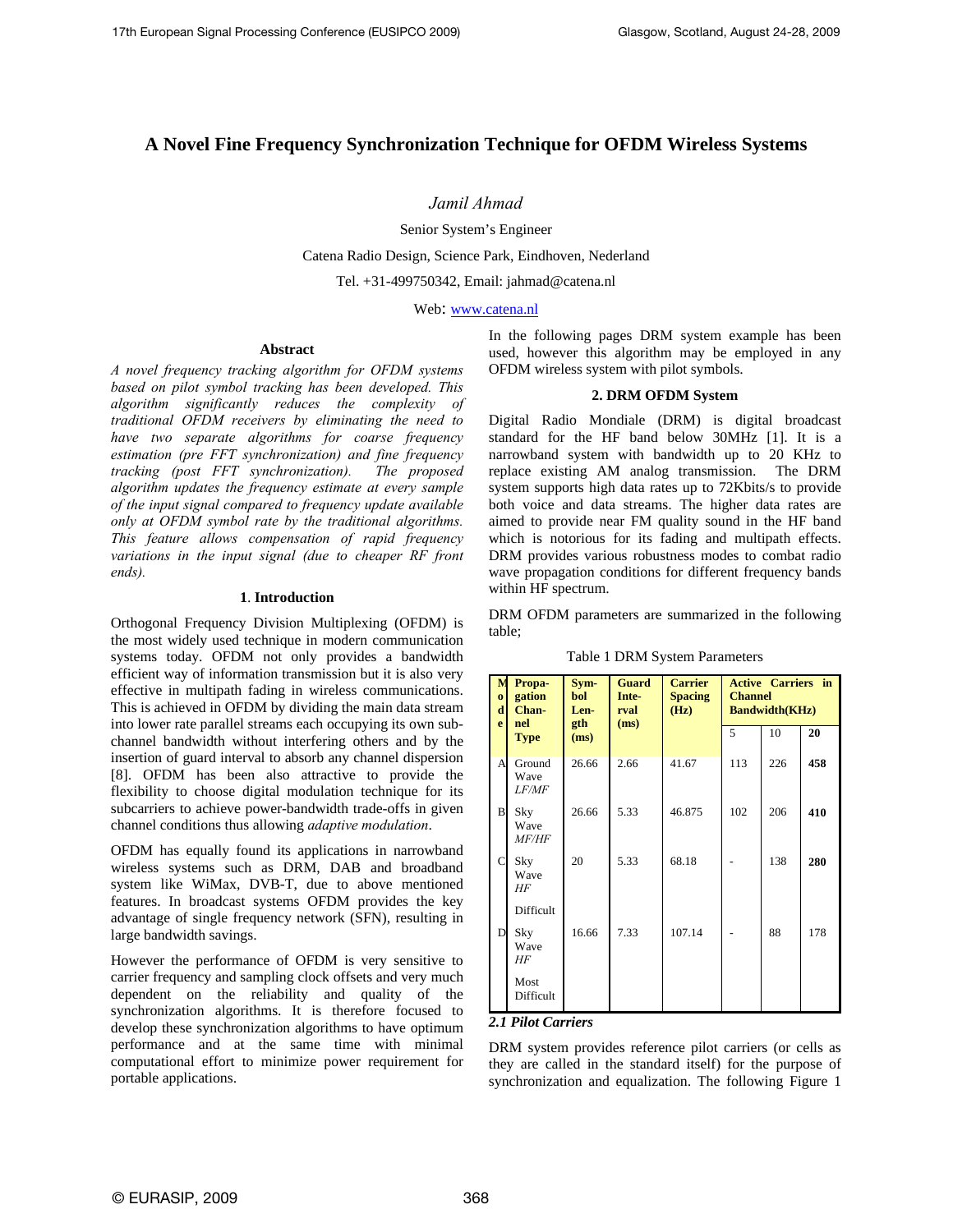illustrates distribution of pilot cells and data cells for the robustness mode B.



Figure 1 Reference Pilots Distribution in DRM (Mode B)

The scattered reference pilots are used for channel estimation while frequency reference pilots may be used for frequency synchronization. These frequency pilots as can be seen in Figure 1 have a fixed-position in frequency domain and their location is independent of the robustness mode and the channel bandwidth. These pilots are also boosted in gain (compared to data cells) and their phase is chosen to provide continuous tones. These features of frequency pilots are exploited to develop a robust and efficient fine frequency synchronization algorithm described in the following sections.

# **3. Synchronization Algorithms and the Receiver Structure**

Frequency offset in OFDM system has two effects; first it attenuates and rotates data symbols at the output of FFT demodulator and the second, it destroys the orthogonality of the OFDM carriers resulting in Inter Channel Interference (ICI). The SNR degradation caused by ICI due to frequency offset has been studied [2] and is given by Figure 2. It can be seen that the frequency offset needs to be less than 1% of the carrier spacing to have a degradation of less than 0.5 dB at input SNR of 25dB.

This condition puts very strict requirements on frequency synchronization algorithms, especially in consumeroriented applications where carrier and clock frequencies may not only have large offsets but also larger fluctuations due to cheaper analog front ends.

There are a number of algorithms studied by Speth *et al* [2- 3] for frequency synchronization for OFDM systems falling into pre and post FFT categories, the former being used for coarse estimation while the later for fine tracking. The pre-FFT algorithms are time domain and are based on the cyclic prefix whereas post-FFT algorithms are in frequency domain. The performance of the time-domain guard interval based algorithms is generally not sufficient that's the reason these are used only for the coarse estimation.



Figure 2 Frequency Offset and OFDM Degradation

This arrangement works well if the channel variations and RF front end phase noise is not causing rapid frequency variations such as in fixed wireless access. However in the mobile wireless applications with cheaper RF front ends and mobility this arrangement does not allow to compensate faster frequency variations (related to the RF Oscillator's PPM and phase noise). This is due to the fact that the post FFT frequency estimate is used in the long feedback loop for compensation as shown in the OFDM receiver structure proposed by Speth *et al* [2].

The switching between the pre and post FFT synchronization is based on some form of statistical information which may also result in burst errors due to occasional erroneous switching decisions.

The synchronization technique which is proposed here simplifies the receiver architecture to avoid the need of switching and only one algorithm is used. This simplified receiver structure reduces the computational load significantly (no need to run two different algorithms simultaneously) and is therefore more suitable for low power portable applications.

#### **4. SDFT Frequency Synchronization**

The basic principle of SDFT frequency synchronization is to track frequency pilot tones provided in the DRM standard as described in the previous section. These frequency pilots have been used for frequency acquisition by Fisher [4] using spectral estimation and correlation techniques. However, these pilots have not been used for fine frequency tracking in the pre-FFT stage. The new approach has been developed to make use of these frequency pilots for fine frequency tracking as well as using them during acquisition.

In this new technique DRM frequency pilots are extracted using Sliding Discrete Fourier Transform (SDFT) algorithm. This algorithm is more efficient in extracting the pilots than using any other kind of narrowband filtering. SDFT algorithm provides frequency components of the input signal at every new input sample compared to DFT or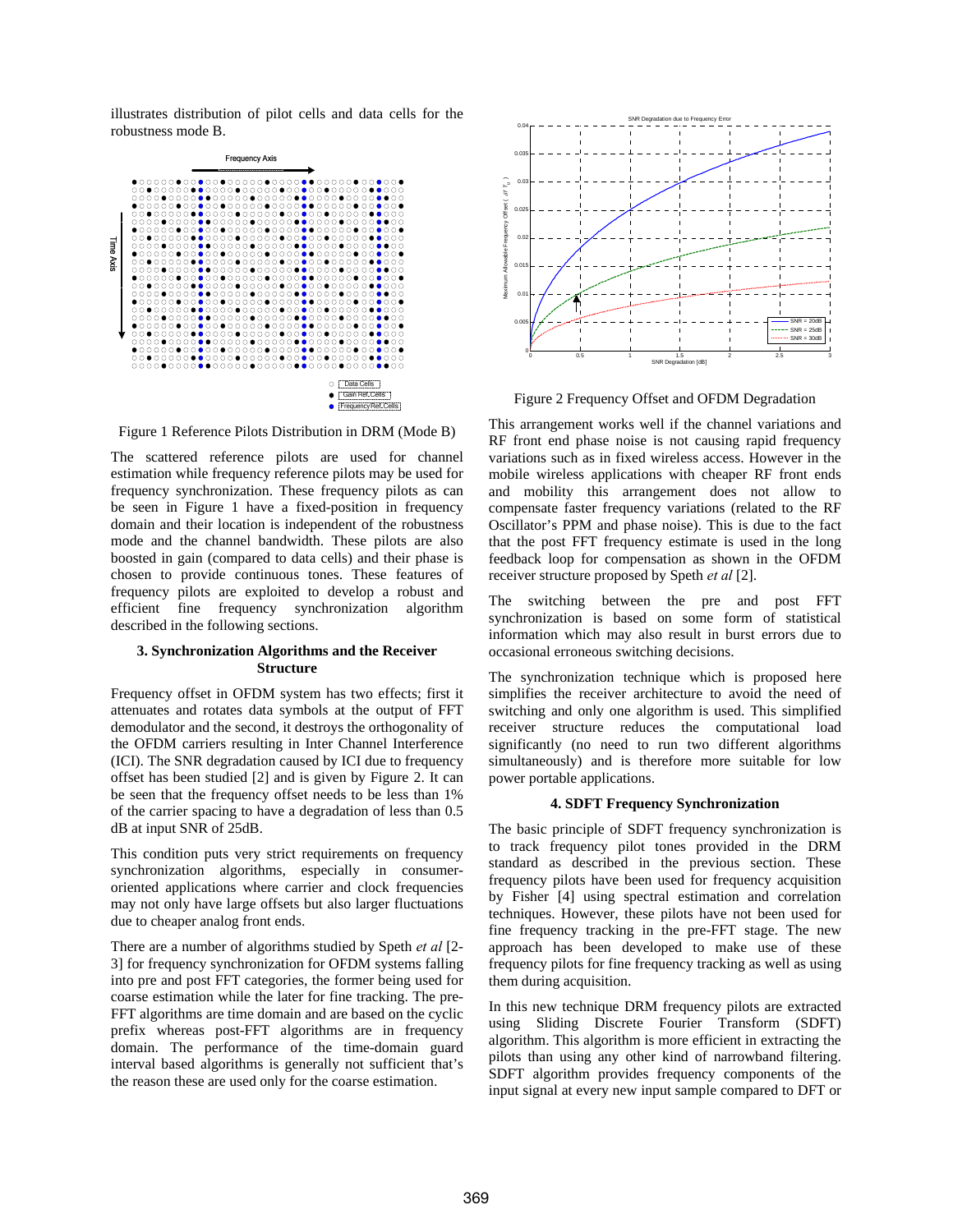FFT where frequency components are only available after block of samples (size of DFT length). This makes SDFT very suitable to estimate rapid frequency variations.

In the following sections SDFT algorithm is described and explained how SDFT is used for the tracking of DRM frequency pilots

# **4.1 The SDFT**

Sliding DFT algorithms comes from the observation that at two consecutive time instants *n*-1 and *n*, the windowed sequence  $\mathbf{x}(n-1)$  and  $\mathbf{x}(n)$  contain essentially identical elements. This similarity along with the DFT time shift property is exploited to compute the DFT of the sliding window sequence for computational efficiency. If *N* point DFT of  $\mathbf{x}(n)$  is  $X(k)$  then;

$$
\mathbf{x}(n-m) \leftrightarrow X(k)e^{-\frac{j2\pi km}{N}} \qquad (1)
$$

The above expression shows the DFT of a circularly shifted sequence. Now if a sequence is circularly shifted by one sample (to the left), then the DFT value  $X_k$  becomes;

$$
X_k \to X_k e^{j2\pi k/N} \quad (2)
$$

Thus the spectral components of a shifted windowed sequence are the original (unshifted) spectral components multiplied by  $e^{j2\pi k/N}$ . This process is expressed by the following equation [5];

$$
X_k(n) = X_k(n-1)e^{j2\pi k/N} - x(n-N) + x(n)
$$
 (3)

Where  $X_k(n)$  is the new spectral component and  $X_k(n-1)$  is the previous spectral component. The subscript  $k$  is the DFT bin index. It can be observed from the above equation that its computational requirements are independent of the DFT size *N*.

A single DFT bin implementation using SDFT equation is given by the following Figure 3.



Figure 3 Sliding DFT Filter

The above implementation is simply a comb filter and a resonator in cascade. There are two features of the above structure;

- 1. The output frequency sample  $S_k(n)$  is not equal to  $X_k(n)$  for  $n \leq N$  due to comb filter delay.
- 2. If more than one bin is to be calculated it will require only one comb filter section with parallel resonators for each bin.

The computational requirements of the SDFT algorithm are far less than those of DFT or FFT functions when new spectral components are needed for each time step.

The Transfer function of the above SDFT filter for *k*th DFT bin is given as;

$$
H_k(z) = \frac{1 - z^{-N}}{1 - e^{j2\pi k/N} z^{-1}} \qquad (4)
$$

This complex filter has *N* zeros due to the comb filter equally spaced around the unit circle and a single pole cancelling the zero at  $z = e^{j2\pi k/N}$ .

The SDFT filter's complex sinusoidal unit impulse response is finite in length due to the comb filter and truncated in time to *N* samples. This property makes the frequency magnitude response of the SDFT filter identical to the  $sin(Nx)/sin(x)$  response of a single DFT bin centered at a normalized frequency of *2*π*k/N* [5]. This leads to the development of an efficient frequency error detection algorithm described in the following section.

#### **4.2 Frequency Error Detector (FED)**

The frequency response of the SDFT filter tuned to the pilot tone is shown in the following figure with samples marked with circles at the pilot frequency  $2 \pi k_0/N$  and at  $2 \pi (k_0 \pm 1)/N$ . In the case of  $k_0$  matching exactly with the tone frequency then the middle frequency sample will be at the maximum while the two side frequency samples will have zero value. When there is a frequency error, these samples are no more at maximum and zero locations any more, as illustrated by Figure 4.



Figure 4 SDFT Filter Response

This frequency error can be estimated using the following expression;

$$
e_k(n) = s_k(n) \big[ s_{k-1}(n) - s_{k+1}(n) \big] \tag{5}
$$

Similar type of error detector has been used in timing error estimation in single carrier systems [6-7]. However according to the author, this is the first frequency domain application employing this type of detector for frequency synchronization of OFDM signals.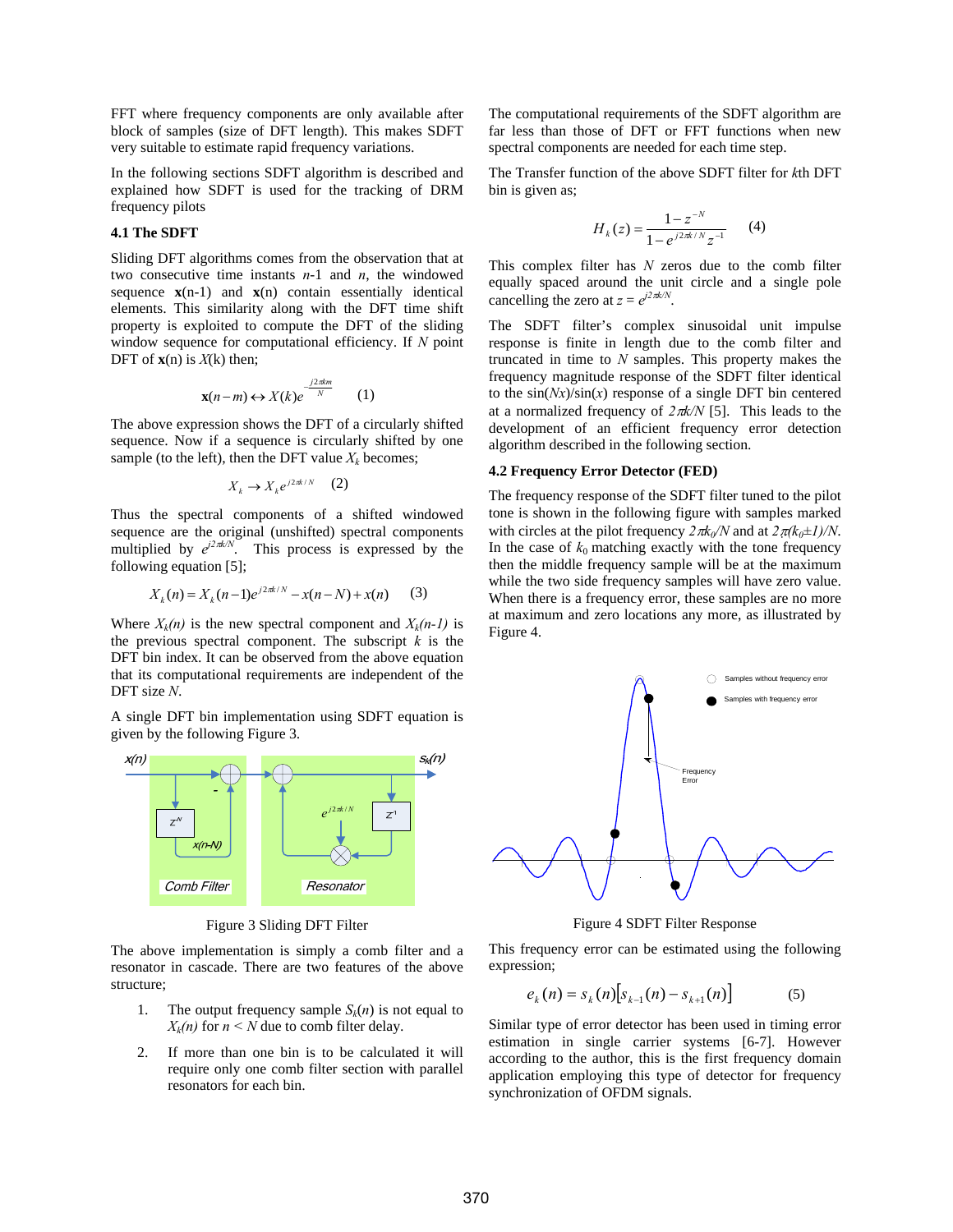The above FED given by the expression (5) assumes real input frequency samples. In case of complex samples of SDFT filter output, it will be applied to both real and imaginary parts separately as given by the following expression;

$$
e_{k}(n) = Sr_{k}(n)[Sr_{k-1}(n) - Sr_{k+1}(n)] + Si_{k}(n)[Si_{k-1}(n) - Si_{k+1}(n)]
$$
  
(6)

Where  $S_{r_k}(n)$  is the real part and  $S_{i_k}(n)$  is the imaginary part of the *k*th frequency sample  $S_n(n)$  at time instant *n*.

This frequency error detector requires three frequency samples to be computed at each time step. The S-curve of this frequency error detector is given in the following figure for the case of  $N = 512$  (it does not need to be power of 2).



Figure 5 Frequency Error Detector S-Curve

The frequency tracking range of this algorithm is  $\pm \pi/N$  as can be seen from the above frequency response of SDFT filter and FED S-curve. A smaller value of *N* will provide larger tracking range at the expanse of reduced noise performance due to increased SDFT filter bandwidth.

This frequency error detector is used in the tracking loop for DRM pilots and is explained in the following section.

#### **4.3 SDFT AFC**

In the Automatic Frequency Correction (AFC) loop, three pilot tones embedded in the DRM OFDM signal are tracked using above mentioned FED. The requirement of the frequency samples is three per pilot. In total nine frequency samples are calculated at each time instant as shown in the following Figure 6.



Figure 6 SDFT Filters and FED for DRM System

The frequency error detectors configuration given in the above figure makes use of all three DRM frequency pilots, however only one or two pilots may be used to reduce the processing load. However it may reduce performance especially in frequency selective fading channels.

The complete AFC loop for DRM signal is shown in Figure 7. The AFC loop response is controlled by the loop filter which has the following transfer function;

$$
H_L(z) = k_p + \frac{k_f}{1 - z^{-1}} \tag{7}
$$

Where  $k_p$  and  $k_f$  are proportional gain and integral gain. These filter constants are calculated for a given loop bandwidth and the damping factor as given by the following equations;

$$
k_p = 4 \frac{B_L T}{1 + \frac{1}{4\zeta^2}}
$$
\n
$$
k_f = 4 \left(\frac{B_L T}{\zeta + \frac{1}{4\zeta}}\right)^2
$$
\n(9)

Where  $\zeta$  is the damping factor and  $B_{\iota}T$  is the normalized loop bandwidth.



Figure 7 DRM AFC Loop